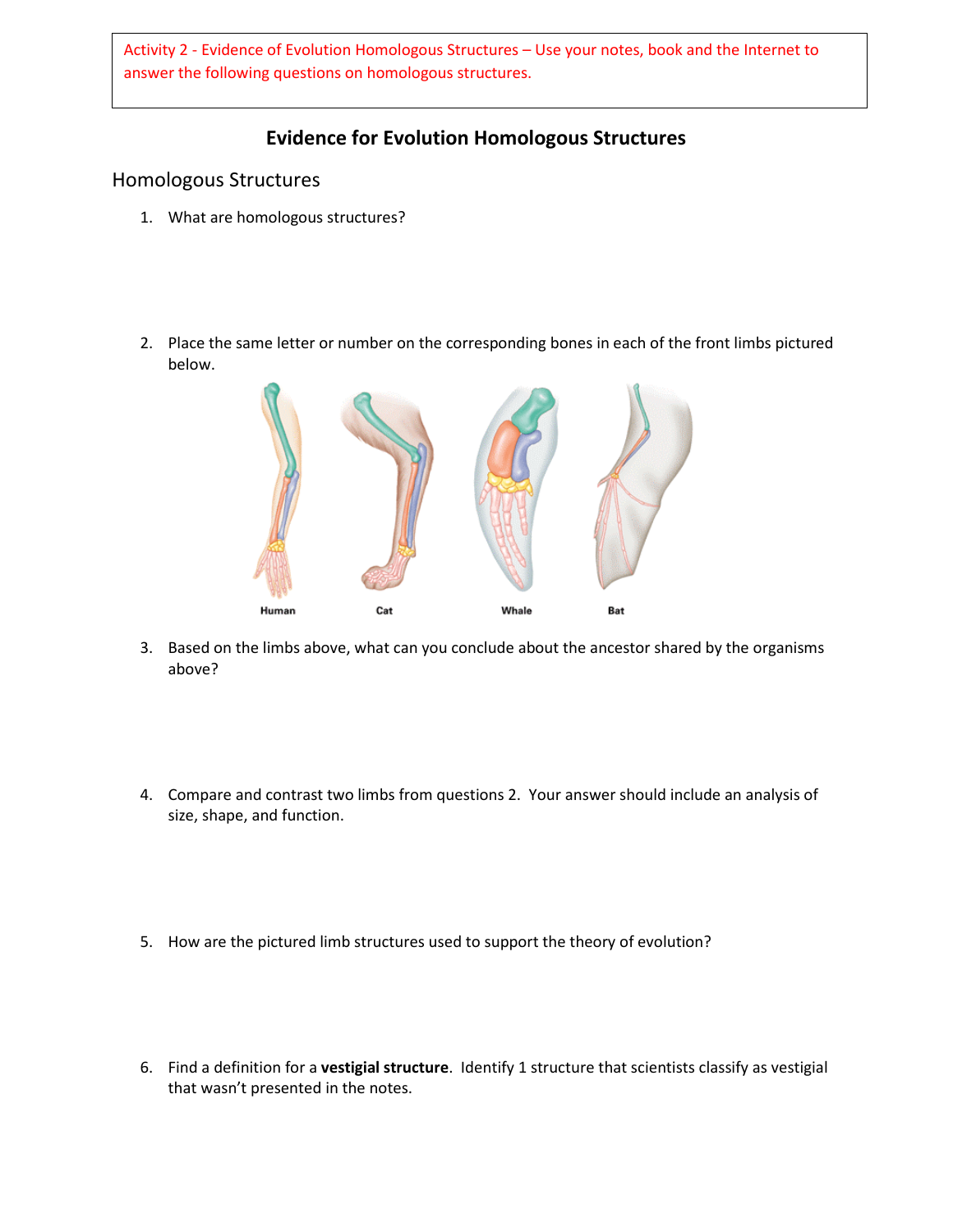Activity 3 - Evidence of Evolution Molecular Data – Use your notes, book and the Internet to answer the following questions about molecular evidence.

## **Amino Acid Sequence and Evolutionary Relationships**

The biochemical similarity of organisms is another technique used to determine evolutionary relationships between organisms. Though molds, aardvarks, and humans appear to have little in common physically, a study of their proteins reveals certain similarities. Biologists have perfected techniques for determining the sequence of amino acids in proteins. By comparing the amino acid sequences in homologous proteins of similar organisms and of diverse organisms, evolutionary relationships that might otherwise go undetected can be determined. Biologists believe that the greater the similarity between the amino acid sequences of two organisms, the closer their relationship. Conversely, the greater the differences, the more distant the relationship. Further, biologists have found that such biochemical evidence compares favorably with other lines of evidence for evolutionary re1ationships

In this investigation, you will compare amino acid sequences in proteins of several vertebrates. You will also study amino acid differences and infer evolutionary relationships among some diverse organisms.

#### **Comparing Amino Acid Sequences**

- 1. Examine Figure 1, which compares corresponding portions of hemoglobin molecules in humans and five other vertebrate animals. Hemoglobin, a protein composed of several long chains of amino acids, is the oxygen-carrying molecule in red blood cells. The sequence shown is only a portion of a chain made up of 146 amino acids. The numbers in Figure 1 indicate the position of a particular amino acid in the chain.
- 2. In Data Table 1, notice that the abbreviated names of the amino acids in human hemoglobin are printed.
- 3. Compare the human sequence to the sequence of each of the other species. Circle any difference when compared to the human amino acids.
- 4. Turn your paper 90-degrees to the left and shade in the number of boxes that corresponds to the total number of differences between humans that the other organisms.
- 5. After you are done graphing, answer the questions.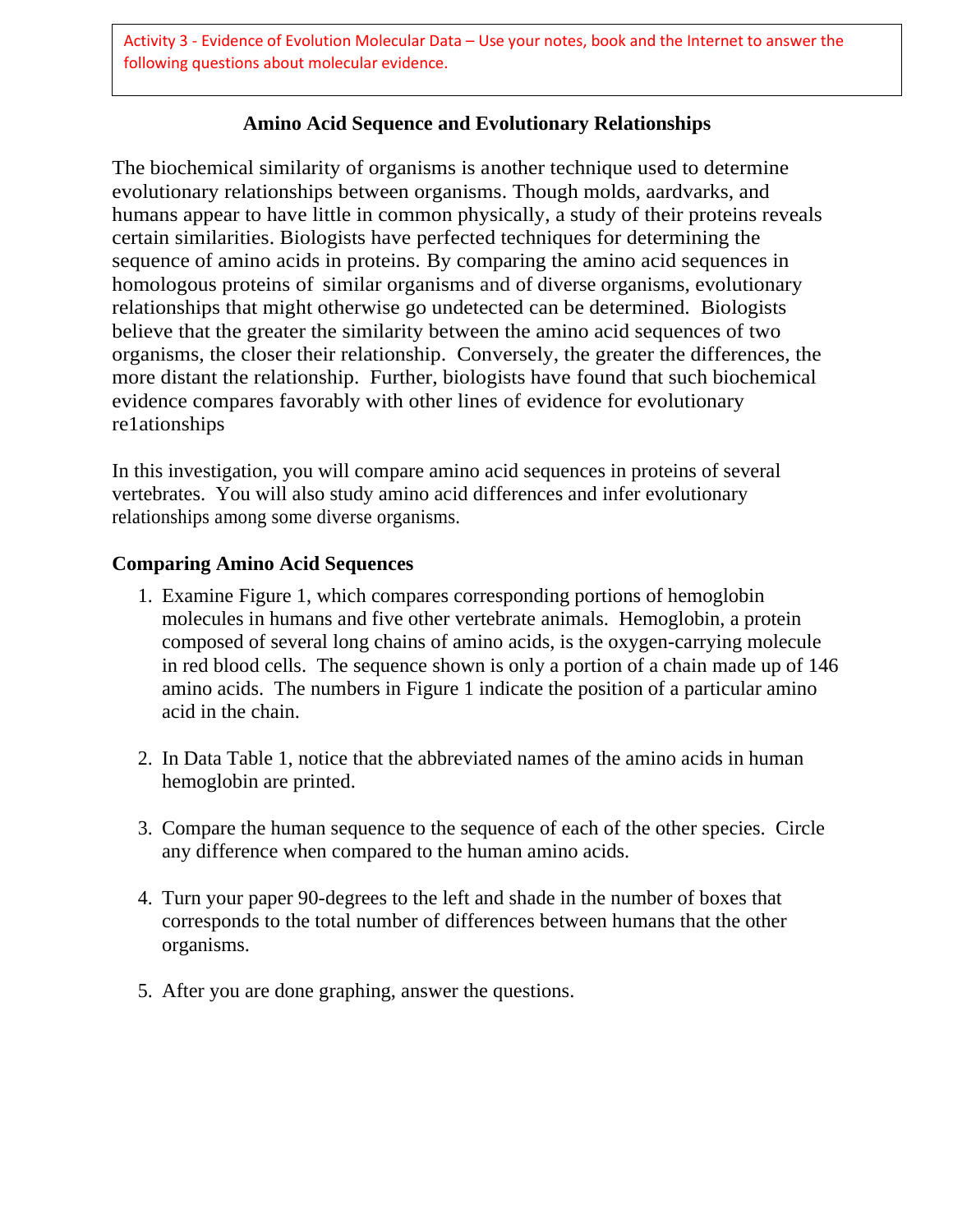| $\ddotsc$     | пинио пски всяшенно ини птонионии г<br><i>AWAMUNYANJAAND</i> |     |            |     |     |     |     |     |            |     |     |     |     |     |     |
|---------------|--------------------------------------------------------------|-----|------------|-----|-----|-----|-----|-----|------------|-----|-----|-----|-----|-----|-----|
|               | 87                                                           | 88  | 89         | 90  | 91  | 92  | 93  | 94  | 95         | 96  | 97  | 98  | 99  | 100 | 101 |
| Human         | THR                                                          | LEU | <b>SER</b> | GLU | LEU | HIS | CYS | ASP | LYS        | LEU | HIS | VAL | ASP | PRO | GLU |
| Chimpanzee    | THR                                                          | LEU | <b>SER</b> | GLU | LEU | HIS | CYS | ASP | LYS        | LEU | HIS | VAL | ASP | PRO | GLU |
| Gorilla       | THR                                                          | LEU | <b>SER</b> | GLU | LEU | HIS | CYS | ASP | LYS        | LEU | HIS | VAL | ASP | PRO | GLU |
| Rhesus monkey | GLN                                                          | LEU | <b>SER</b> | GLU | LEU | HIS | CYS | ASP | LYS        | LEU | HIS | VAL | ASP | PRO | GLU |
| Horse         | ALA                                                          | LEU | <b>SER</b> | GLU | LEU | HIS | CYS | ASP | LYS        | LEU | HIS | VAL | ASP | PRO | GLU |
| Kangaroo      | LYS                                                          | LEU | <b>SER</b> | GLU | LEU | HIS | CYS | ASP | <b>LYS</b> | LEU | HIS | VAL | ASP | PRO | GLU |
|               |                                                              |     |            |     |     |     |     |     |            |     |     |     |     |     |     |

| <b>Figure-1</b> | <b>Amino Acid Sequences and Evolutionary Relationships</b> |  |  |
|-----------------|------------------------------------------------------------|--|--|
|                 |                                                            |  |  |

|               | 102 | 103 | 104        | 105 | 106 | 107 | 108 | 109 | 110 | 111 | 112 | 113 | 114 | 115 | 116 |
|---------------|-----|-----|------------|-----|-----|-----|-----|-----|-----|-----|-----|-----|-----|-----|-----|
| Human         | ASN | PHE | ARG        | LEU | LEU | GLY | ASN | VAL | LEU | VAL | CYS | VAL | LEU | ALA | HIS |
| Chimpanzee    | ASN | PHE | ARG        | LEU | LEU | GLY | ASN | VAL | LEU | VAL | CYS | VAL | LEU | ALA | HIS |
| Gorilla       | ASN | PHE | <b>LYS</b> | LEU | LEU | GLY | ASN | VAL | LEU | VAL | CYS | VAL | LEU | ALA | HIS |
| Rhesus monkey | ASN | PHE | <b>LYS</b> | LEU | LEU | GLY | ASN | VAL | LEU | VAL | CYS | VAL | LEU | ALA | HIS |
| Horse         | ASN | PHE | ARG        | LEU | LEU | GLY | ASN | VAL | LEU | ALA | LEU | VAL | VAL | ALA | ARG |
| Kangaroo      | ASN | PHE | LYS        | LEU | LEU | GLY | ASN | ILE | ILE | VAL | ILE | CYS | LEU | ALA | GLU |



#### Analysis and Conclusions

- 1. On the basis of hemoglobin similarity, what organism appears to be most closely related to humans? Explain.
- 2. Among the organisms, which one appears to be least closely related to humans? Explain.
- 3. There is a difference of only one amino acid in one chain of the hemoglobin of humans and gorillas. What might have caused this difference?
- 4. If the amino acid sequences in the proteins of two organisms are similar, why will their DNA also be similar?
- 5. Many biologists believe that the number of differences between proteins of different species indicates how long ago the species diverged from common ancestors. Why do these biologists believe that humans, chimpanzees, and gorillas diverged from a common ancestor only a few million years ago?